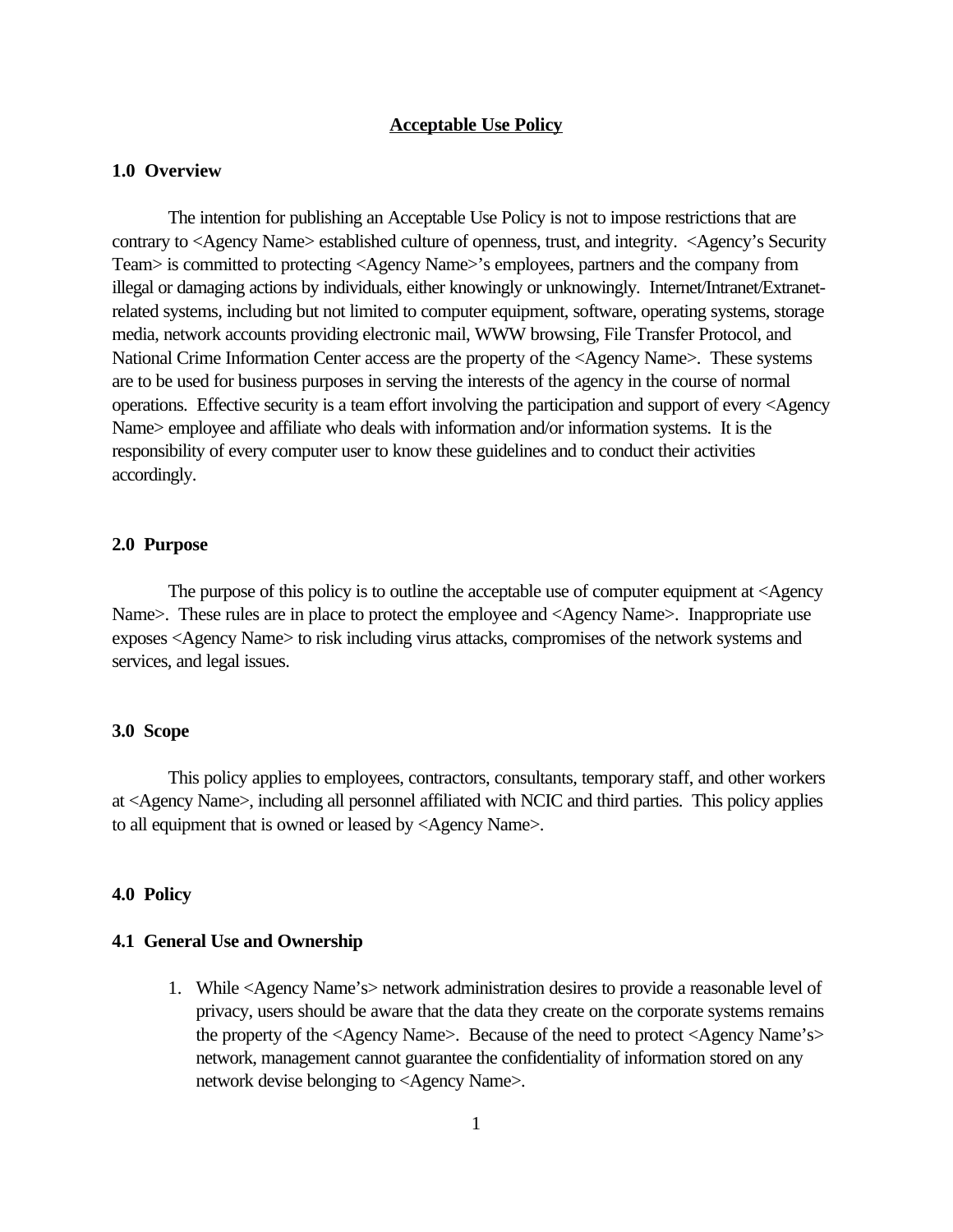- 2. Employees are responsible for exercising good judgment regarding the reasonableness of personal use. Individual departments are responsible for creating guidelines concerning personal use of Internet/Intranet/Extranet systems.In the absence of such policies, employees should consult their supervisor or management.
- 3. <Agency Name> security department recommends that any information that a user considers sensitive or vulnerable (etc. residual NCIC information on a computer terminal that has access to the internet and CJIS information) be encrypted. For guidance on information classification, see <Agency Name> Information Classification Policy.
- 4. For security and network maintenance purposes, authorized individuals within <Agency Name> may monitor equipment, systems and network traffic at any time, per <Agency Name> Audit Policy>.
- 5. <Agency Name> reserves the right to audit the network and systems on a periodic basis to ensure compliance with this policy.

## **4.2 Security and Proprietary Information**

- 1. The user interface for information contained on Internet/Intranet/Extranet-related systems should be classified as either confidential or non-confidential, as defined by agency confidentiality guidelines. Examples of confidential information include, but are not limited to: NCIC information, state criminal history information, agency personnel data, etc. Employees should take all necessary steps to prevent unauthorized access to this information.
- 2. Keep passwords secure and do not share accounts. Authorized users are responsible for the security of their passwords and accounts. Please review <Agency Name's> Password Policy for guidance.
- 3. All personal computers, laptops, and workstations should be secured with passwordprotected screen savers with an automatic activation feature, set at ten minutes or less, or by logging off (control-alt-delete) when the computer is unattended.
- 4. Because information contained on portable computers is especially vulnerable, special care should be exercised. Protect laptops in accordance with "Laptop Security Policy".
- 5. All devices used by employees that are connected to the <Agency Name> Internet/Intranet/Extranet, whether owned by the employee or <Agency Name>, shall be continually executing approved virus-scanning software with a current database.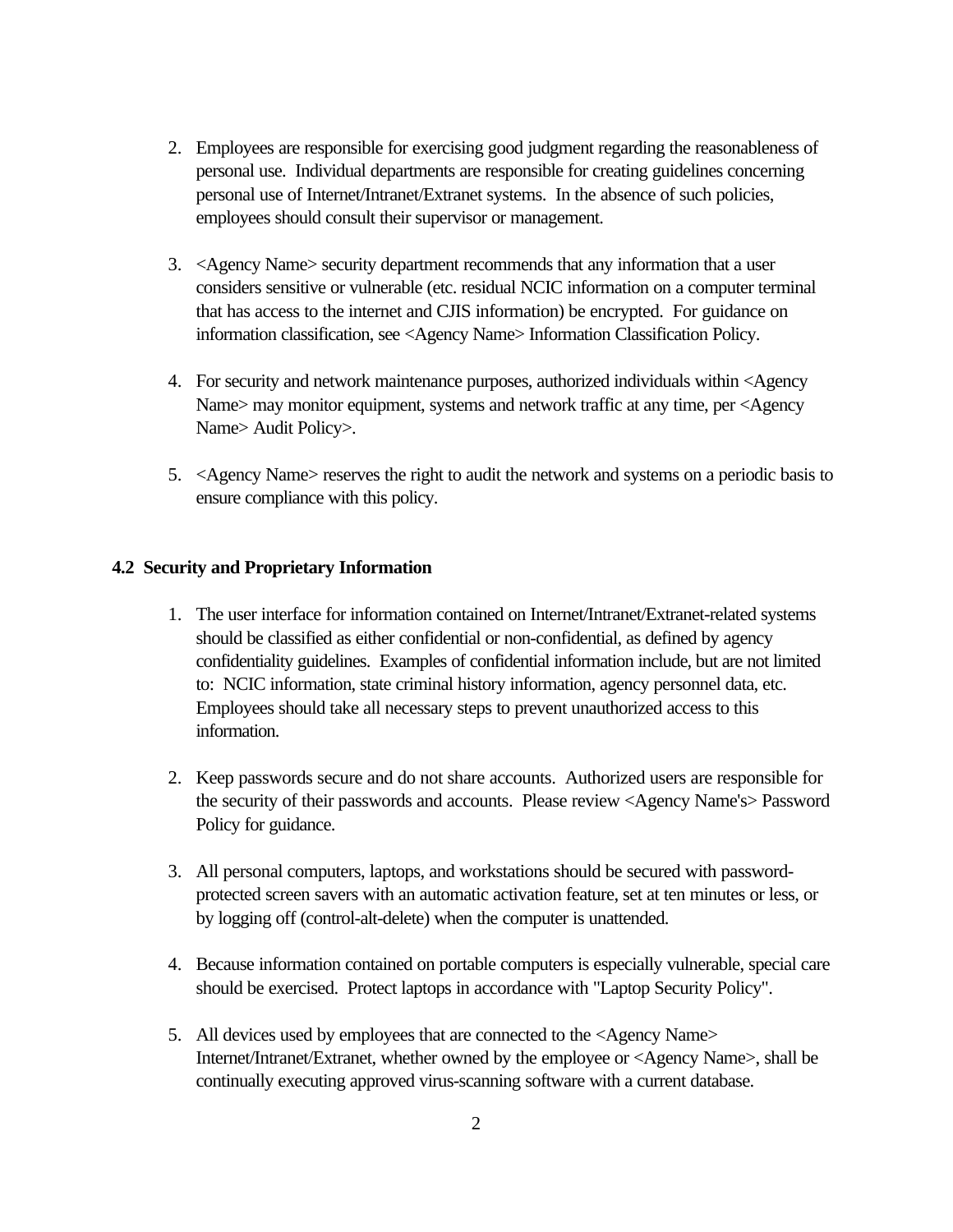6. Employees must use extreme caution when opening e-mail attachments received from unknown senders, which may contain viruses, e-mail bombs, or Trojan horse code.

# **4.3 Unacceptable Use**

The following activities are, in general, prohibited. Under no circumstances is an employee of <Agency Name> authorized to engage in any activity that is illegal under local, state, federal, or international law utilizing <Agency Name> owned resources. The list below are by no means exhaustive, but attempts to provide a frame work for activities which fall into the category of unacceptable use.

# **4.4 System and Network Activities**

The following activities are strictly prohibited, with no exceptions:

- 1. Unauthorized access, coping, or dissemination of classified or sensitive information (e.g., NCIC information, state criminal information, etc.).
- 2. Installation of any copyrighted software for which <Agency Name> or end user does not have an active license is strictly prohibited.
- 3. Installation of any software without preapproval and virus scan is strictly prohibited.
- 4. Introduction of malicious programs into the network or server (e.g., viruses, worms, Trojan horses, logic bombs, etc.).
- 5. Revealing your account password to others or allowing use of your account by others.
- 6. Effecting security breaches or disruptions of network communication. Security breaches include, but are not limited to, accessing data of which the employee is not an intended recipient or logging into a server that the employee is not expressly authorized to access, unless these duties are within the scope of regular duties. For the purpose of this policy, "disruption" includes, but is not limited to, network sniffing, pinged floods, packet spoofing, denial of service, and forged routing information for malicious purposes.
- 7. Port scanning or security scanning is expressly prohibited unless prior notification has been given to <Agency Name> Security administration.
- 8. Executing any form of network monitoring which will intercept data not intended for the employee's host, unless this activity is a part of the employee's normal job/duty.
- 9. Circumventing user authentication or security of any host, network, or account.